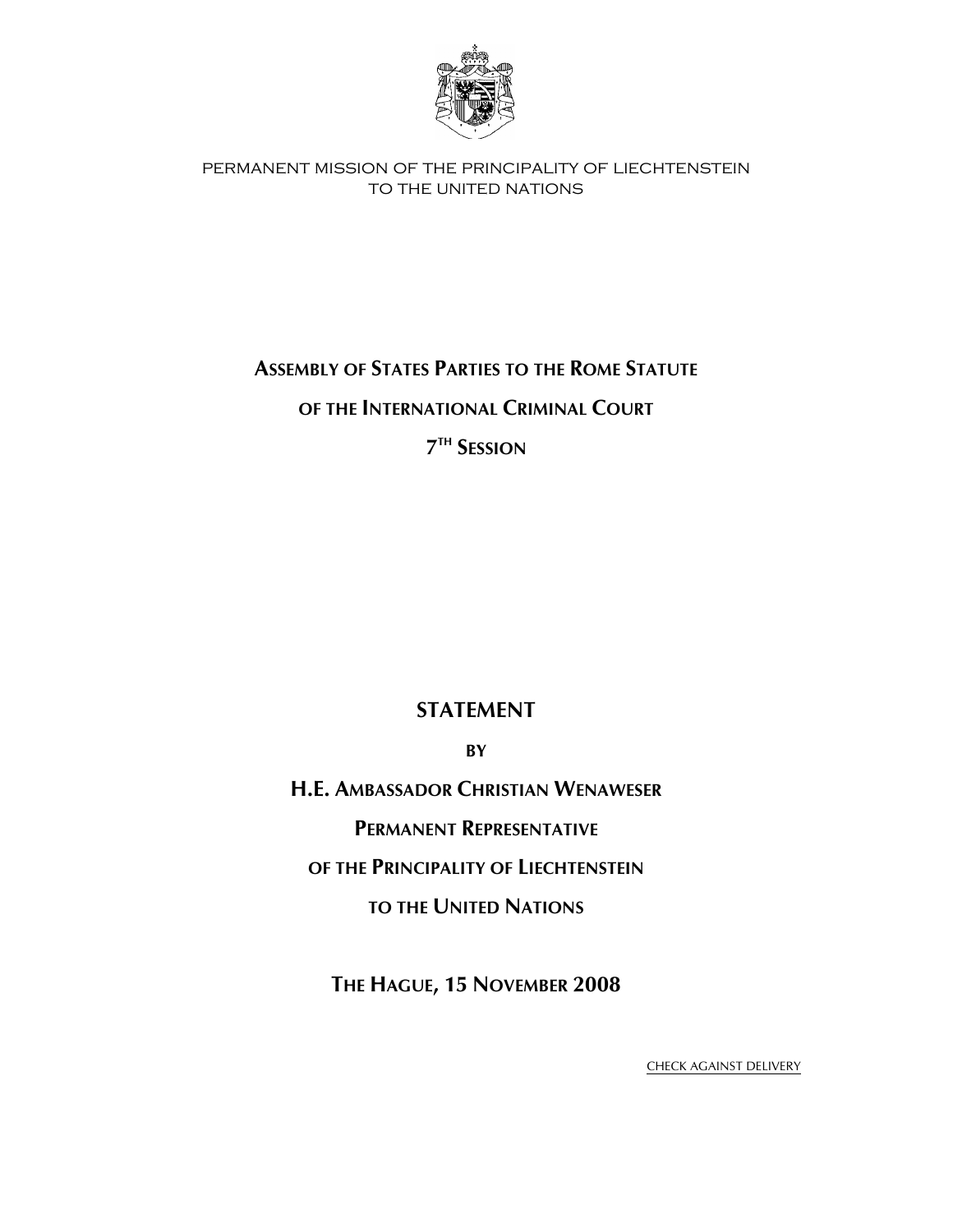## Excellencies, Ladies and Gentlemen

I would like to take this opportunity to make a statement in my national capacity. It is a proud moment for Liechtenstein to stand at the helm of the Assembly of States Parties, and it underscores our commitment to the cause of the International Criminal Court and international criminal justice more generally. This has been a year of both celebration and extraordinary challenge for the ICC. This debate therefore provides a useful opportunity to take stock of our common endeavour to fight impunity, ten years after the historic adoption of the Rome Statute in 1998.

The Rome Statute has created the Court as an independent judicial institution, and therefore we will not comment on specifics of current cases pending before the Court. More generally, however, we would like to express that we are very satisfied with the Court's performance, and in particular its judicial work. The Court shows many signs of a healthy judicial institution, including a vibrant legal dialogue between its organs, as several cases move along. The various organs of the Court and their staff have continued to display the professionalism, excellence and dedication that is necessary to uphold the effectiveness and credibility of this young institution, thereby serving the interests of justice and due process. We particularly welcome the additional arrests made with respect to the situations in the DR Congo and the Central African Republic. States Parties should be encouraged by the fact that the number of suspects in custody of the Court has risen from one to four. Nevertheless, we are concerned that seven arrest warrants are still awaiting their execution. We call on all States concerned to abide by their obligations under international law and to cooperate fully with the Court. States Parties have a special obligation in this regard, as does the Security Council with respect to situations it referred to the Court.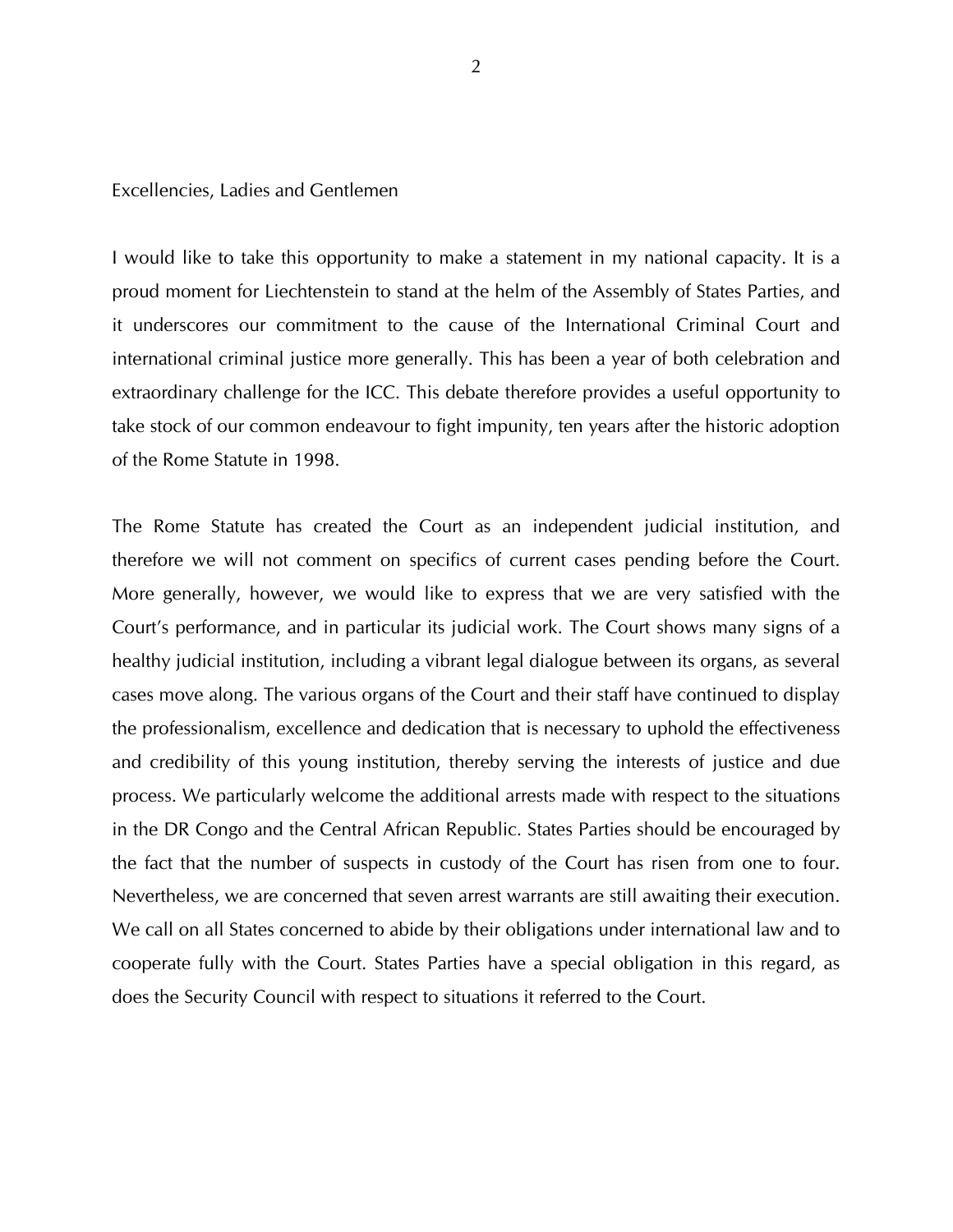The activities of the Court over the last year have reinvigorated discussions about the wisdom of pursuing justice in situations where conflicts persist or where peace is fragile. The decision made at the Rome Conference that amnesties or any other form of impunity for genocide, war crimes and crimes against humanity are unacceptable under international law can indeed be difficult to apply in practice. In this respect, we find ourselves in an era of transition. Offering impunity in return for uncertain promises of political concessions is a dogma of the past. Indeed, the young history of international criminal justice has witnessed many situations where justice was initially seen as a mere complicating factor, but later had to be acknowledged as a catalyst for peace – for sustainable peace, that is, not for just another short-lived agreement. More importantly though, impunity for the worst crimes of concern to the international community is simply no longer a choice under international law. The International Court is now actively turning this principle into practice, thereby promoting justice, the interests of victims, and the prevention of horrendous crimes worldwide.

We welcome the new Parties to the Rome Statute – Madagascar, Suriname and the Cook Islands. In our further efforts to achieve universality, we must counter existing misconceptions about the Court and its Statute that exist in various parts of the world, often exacerbated by specific political constellations without any direct connection to the Statute itself. We must renew our efforts to explain and illustrate the main principles of the Rome Statute and the self-interest of States to become party to it. An important consideration in this regard is the fact that every State in the world – State Party or not – is already part of this common venture to end impunity, since the ICC derives its jurisdiction both from the Rome Statute and from the United Nations Charter. However, only States Parties are also rewarded with important rights under the Rome Statute: They find themselves under the protection of the Court, which may open investigations into crimes committed on a States Party's territory, thereby contributing to the prevention of such crimes. This protection applies to crimes committed by nationals of States Parties, but also to crimes committed by foreign forces. States Parties do furthermore have the right to contribute to the institutional